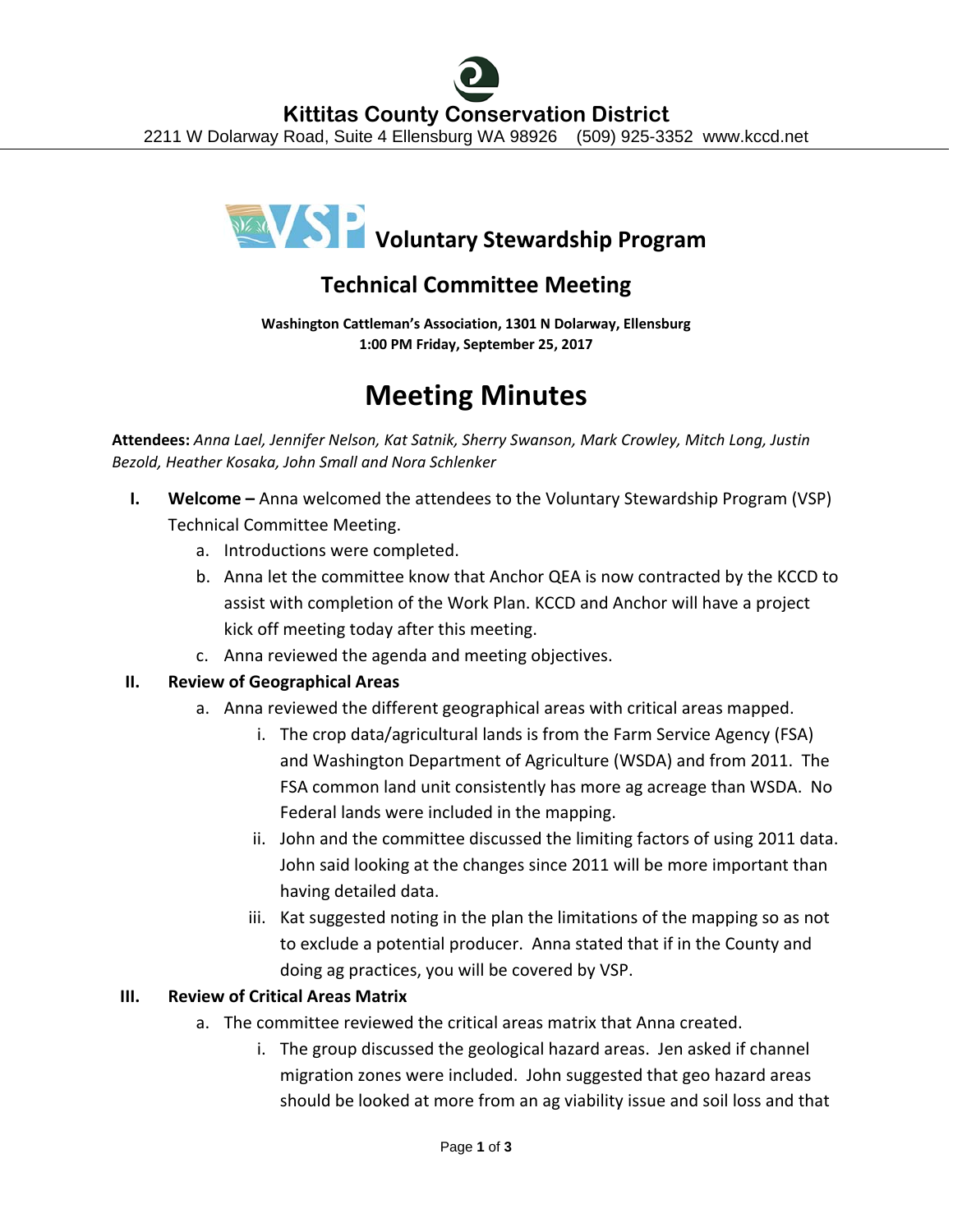channel migration zones would be considered more in the frequently flooded areas. The group continued discussions about water availability and supply in geological hazard areas. Anna let the committee know that the geo hazard areas is based on slopes.

- ii. The committee reviewed the individual farm maps in the different geographic areas.
- iii. Anna and John talked about grazing in private forests and that it will need to be included in the plan. Jen asked why grazed State lands are not included. John said that the State is already compelled to manage their lands.
- b. Fish and Wildlife PHS Data
	- **i.** Anna asked the committee if the Fish and Wildlife critical area is for specific species or critical habitat. The mapping is based on critical habitat. Based on the Growth Management Act language, it was advised to pull out Game species since it is a game management issue. Anna asked if we pull out listed species. And Jen responded that the focus of VSP is on function, i.e. protection of wetlands and riparian areas, protect aquatic species.
	- **ii.** Jen let the committee know that WDFW is updating their PSH mapping and it will include biodiversity areas and migration corridors.
	- **iii.** The committee talked about wildlife issues such as elk and wolf depredation as an ag viability issue.
	- **iv.** John suggested that the group come up with critical area functions first and their threats at a county level.

## **IV. Conservation Practice Physical Effects (CPPE)**

- a. Anna reviewed an aerial photos of a farms in the different geographic areas. John discussed an example of a field in rill in 2011 and it now being in sprinklers and how that impacts critical area functions.
- b. John suggested that we identify key conservation practices for each geographic area and that this will be an important piece for ag viability. The State Technical Panel in review of other plans brings this piece back up.
- c. John said use practices to show 2011 to current, "progress to date". This will also create a baseline for the plan as well.
- d. Kat asked about including organic and listing all of NRCS practices. John suggested using 10 practices to fit 90% of the producers rather than 90 practices to fit 10% of the producers.
- e. The critical areas sheet will need to be fleshed out more and have the Watershed group tell what practices to use in each geographic community.